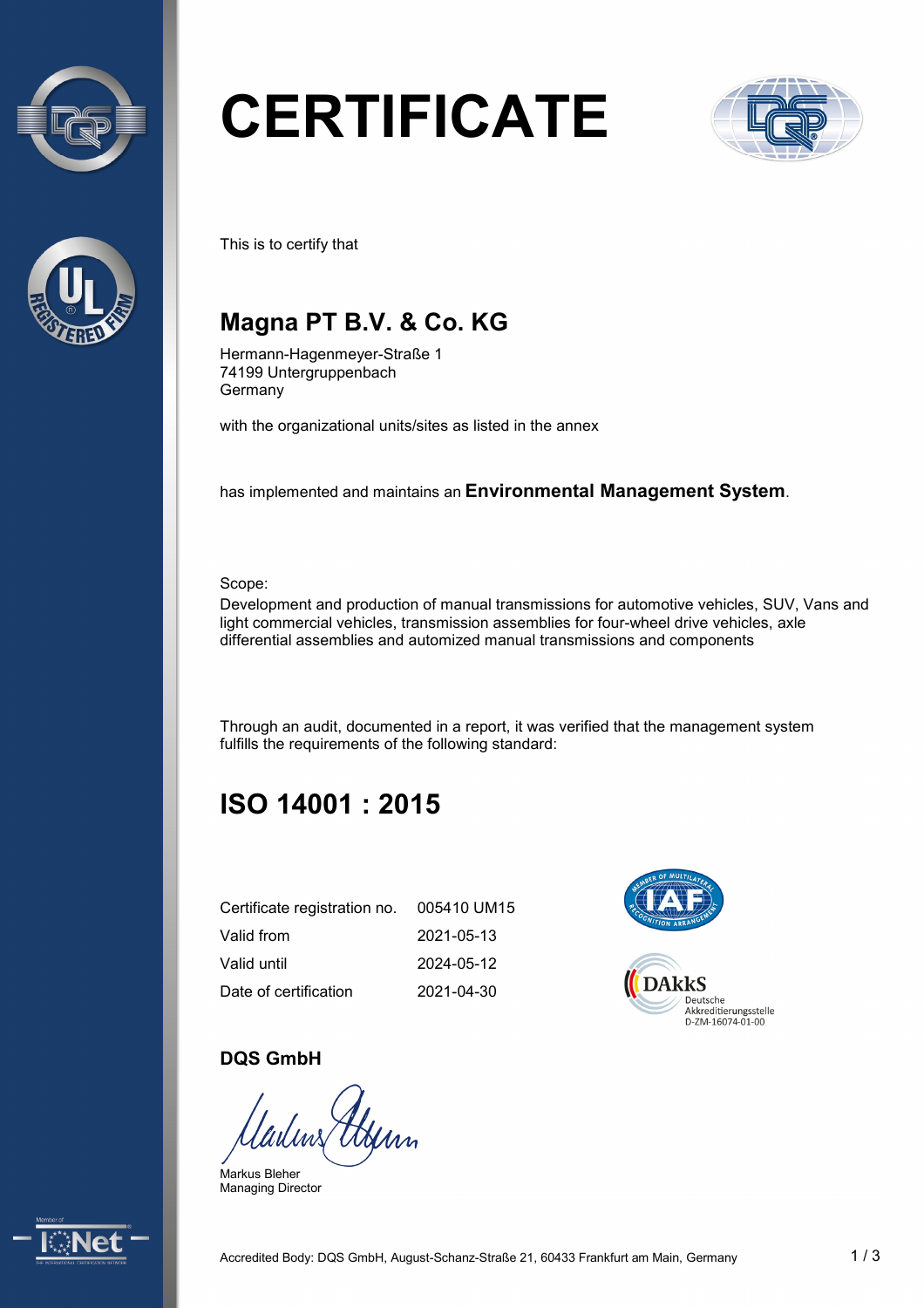



#### **Annex to certificate Registration No. 005410 UM15**

### **Magna PT B.V. & Co. KG**

Hermann-Hagenmeyer-Straße 1 74199 Untergruppenbach **Germany** 

Location **Scope Scope** 

**019869 Magna PT B.V. & Co. KG Burgbernheimer Straße 5 91438 Bad Windsheim Germany** 

Production

**538439 Magna PT International GmbH Scarletallee 2 50735 Köln Germany** 

**538438 Magna PT B.V. & Co. KG Scarletallee 2 50735 Köln Germany** 

Developement, Sales

Developement, Sales

**Logistik- und Dienstleistungszentrum Wilhelm-Maybach-Straße 10a 334066 Magna PT B.V. & Co. KG** Logistics **74196 Neuenstadt a. K. Germany** 

**019868 Magna PT B.V. & Co. KG Hermann-Hagenmeyer-Straße 1 74632 Neuenstein Germany** 

**019867 Magna PT B.V. & Co. KG Hermann-Hagenmeyer-Straße 1 74749 Rosenberg Germany** 

Production

Production



 This annex (edition: 2021-05-13) is only valid in connection with the above-mentioned certificate. 2 / 3